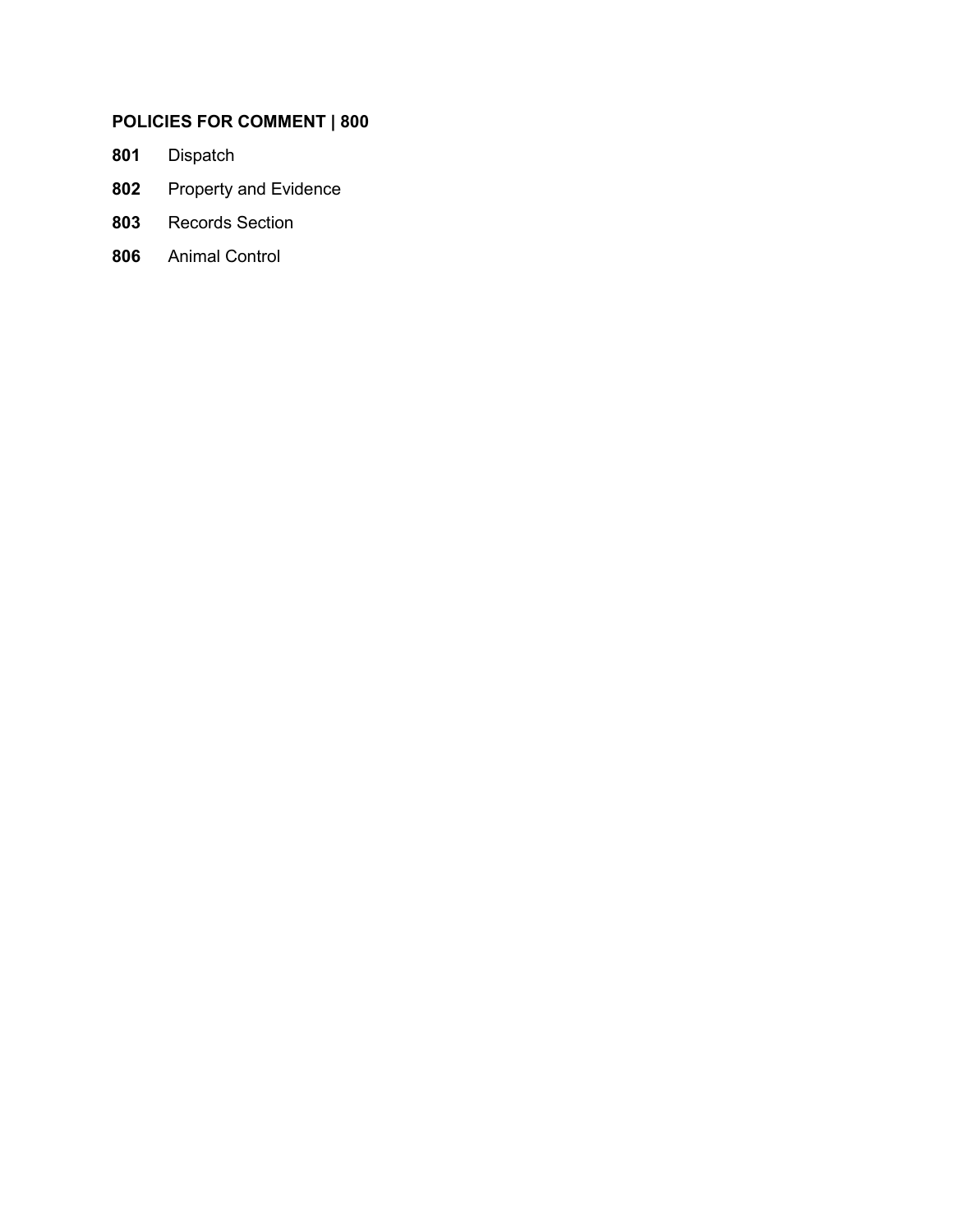# <span id="page-1-0"></span>**Dispatch**

## **801.1 PURPOSE AND SCOPE**

## **Best Practice**

This policy establishes guidelines for the basic functions of Dispatch. It addresses the immediate information needs of the Department in the course of its normal daily activities and during emergencies.

## **801.2 POLICY**

## **Best Practice**

It is the policy of the Fitchburg Police Department to provide 24-hour telephone service to the public for information and for routine or emergency assistance.

The Department provides two-way radio capability providing continuous communication between Dispatch and department members in the field.

## **801.3 SECURITY**

## **Best Practice**

The communications function is vital and central to all emergency service operations. The safety and security of Dispatch, its members and its equipment must be a high priority. Special security procedures should be established in a separate operations manual for Dispatch.

Access to Dispatch shall be limited to Dispatch members, the Shift Sergeant, command staff and department members with a specific business-related purpose.

## **801.4 RESPONSIBILITIES**

**Best Practice**

## 801.4.1 SUPPORT SERVICES COMMANDER

## **Best Practice MODIFIED**

The Chief of Police shall appoint and delegate certain responsibilities to the Support Services Commander.

The responsibilities of the Support Services Commander include, but are not limited to:

- (a) Overseeing the efficient and effective operation of Dispatch in coordination with other supervisors.
- (b) Scheduling and maintaining telecommunicators time records.
- (c) Supervising, training and evaluating telecommunicatorss.
- (d) Ensuring the radio and telephone recording system is operational.
	- 1. Recordings shall be maintained at least 30 days or in accordance with the established records retention schedule and as required by law.
- (e) Processing requests for copies of Dispatch information for release.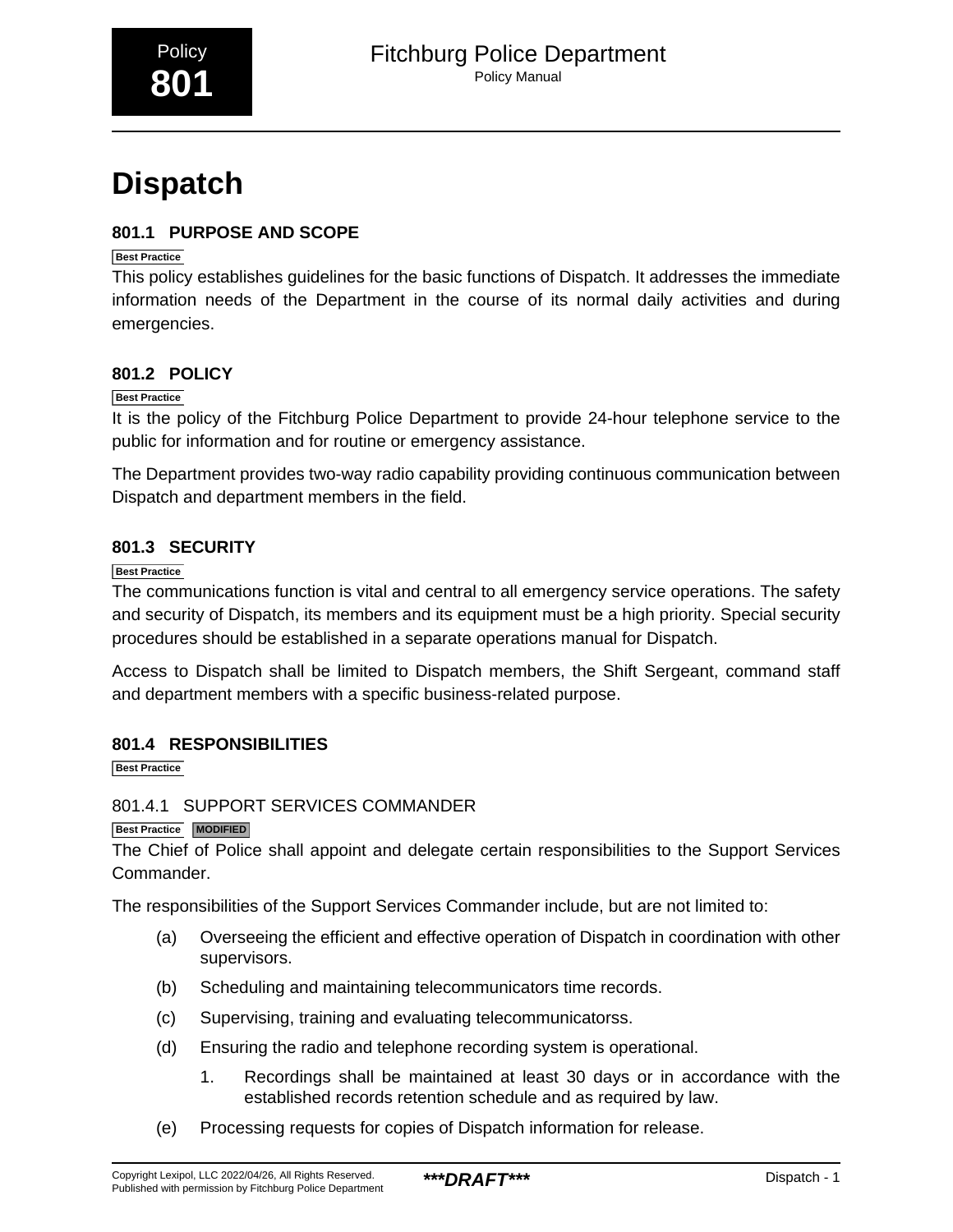- (f) Maintaining Dispatch database systems.
- (g) Maintaining and updating Dispatch procedures manual.
	- 1. Procedures for specific types of crime reports may be necessary. For example, specific questions and instructions may be necessary when talking with a victim of a sexual assault to ensure that his/her health and safety needs are met, as well as steps that he/she may take to preserve evidence.
	- 2. Ensuring telecommunicators compliance with established policies and procedures.
- (h) Handling internal and external inquiries regarding services provided and accepting personnel complaints in accordance with the Personnel Complaints Policy.
- (i) Maintaining a current contact list of City personnel to be notified in the event of a utility service emergency.

#### 801.4.2 ADDITIONAL PROCEDURES

#### **Discretionary MODIFIED**

The Support Services Commander should establish procedures for:

- (a) Recording all telephone and radio communications and playback issues.
- (b) Storage and retention of recordings.
- (c) Security of audio recordings (e.g., passwords, limited access, authorized reviewers, preservation of recordings past normal retention standards).
- (d) Reviewing audio recordings.
- (e) Availability of current information for telecommunicatorss (e.g., Shift Sergeant contact, rosters, member tracking methods, member contact, maps, emergency providers, tactical dispatch plans).
- (f) Assignment of field members and safety check intervals.
- (g) Procurement of external services (e.g., fire suppression, ambulances, aircraft, tow trucks, taxis).
- (h) Protection of essential equipment (e.g., surge protectors, gaseous fire suppression systems, uninterruptible power systems, generators).
	- 1. The alternate power source should be inspected and tested at least monthly or consistent with manufacturer recommendations. Such activities should be documented.
- (i) Protection of radio transmission lines, antennas and power sources for Dispatch (e.g., security cameras, fences).
- (j) Radio interoperability issues.

#### 801.4.3 TELECOMMUNICATORSS

#### **Best Practice MODIFIED**

Telecommunicatorss report to the assigned shift Sergeant. The responsibilities of the telecommunicators include, but are not limited to: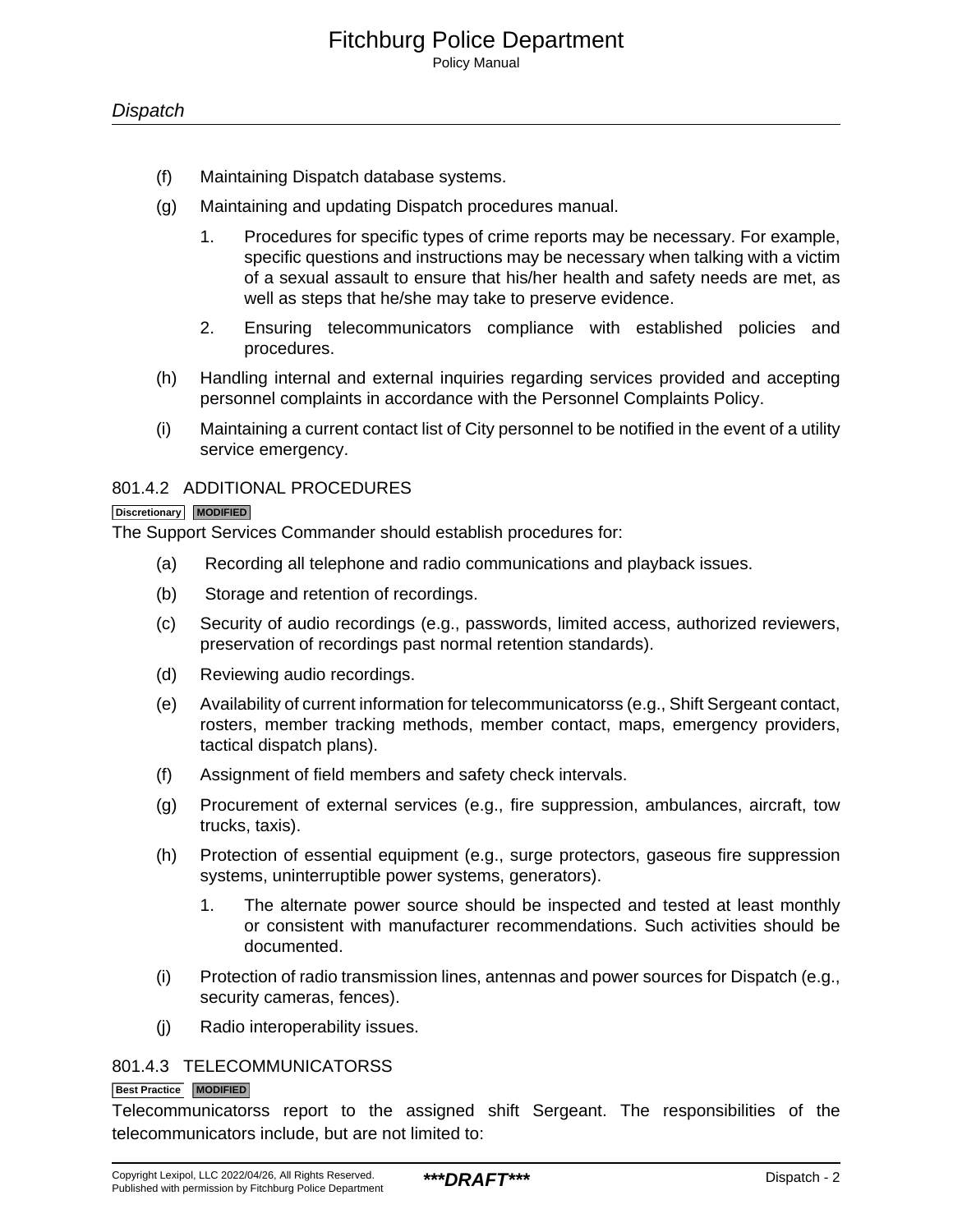- (a) Receiving and handling all incoming and transmitted communications, including:
	- 1. Business telephone lines.
	- 2. Telecommunications Device for the Deaf (TDD)/Text Telephone (TTY) equipment.
	- 3. Radio communications with department members in the field and support resources (e.g., fire department, emergency medical services (EMS), allied agency law enforcement units).
	- 4. Other electronic sources of information (e.g., text messages, digital photographs, video).
- (b) Documenting the field activities of department members and support resources (e.g., fire department, EMS, allied agency law enforcement units).
- (c) Inquiry and entry of information through Dispatch, department and other law enforcement database systems (e.g., DOT, NCIC, TIME).
- (d) Monitoring department video surveillance systems.
- (e) Maintaining the current status of members in the field, their locations and the nature of calls for service.
- (f) Notifying the Shift Sergeant or field supervisor of emergency activity, including, but not limited to:
	- 1. Vehicle pursuits.
	- 2. Foot pursuits.
	- 3. Assignment of emergency response.

## **801.5 CALL HANDLING**

#### **Best Practice MODIFIED**

This department provides members of the public with access to the non-emergency telephone number.

When a call for services is received, the telecommunicators will reasonably and quickly attempt to determine whether the call is an emergency or non-emergency, and shall quickly ascertain the call type, location and priority by asking four key questions:

- Where?
- What?
- When?
- Who?

If the telecommunicators determines that the caller has a hearing and/or speech impairment or disability, he/she shall immediately initiate a connection with the individual via available TDD/TTY equipment or Telephone Relay Service (TRS), as mandated by the Americans with Disabilities Act (ADA).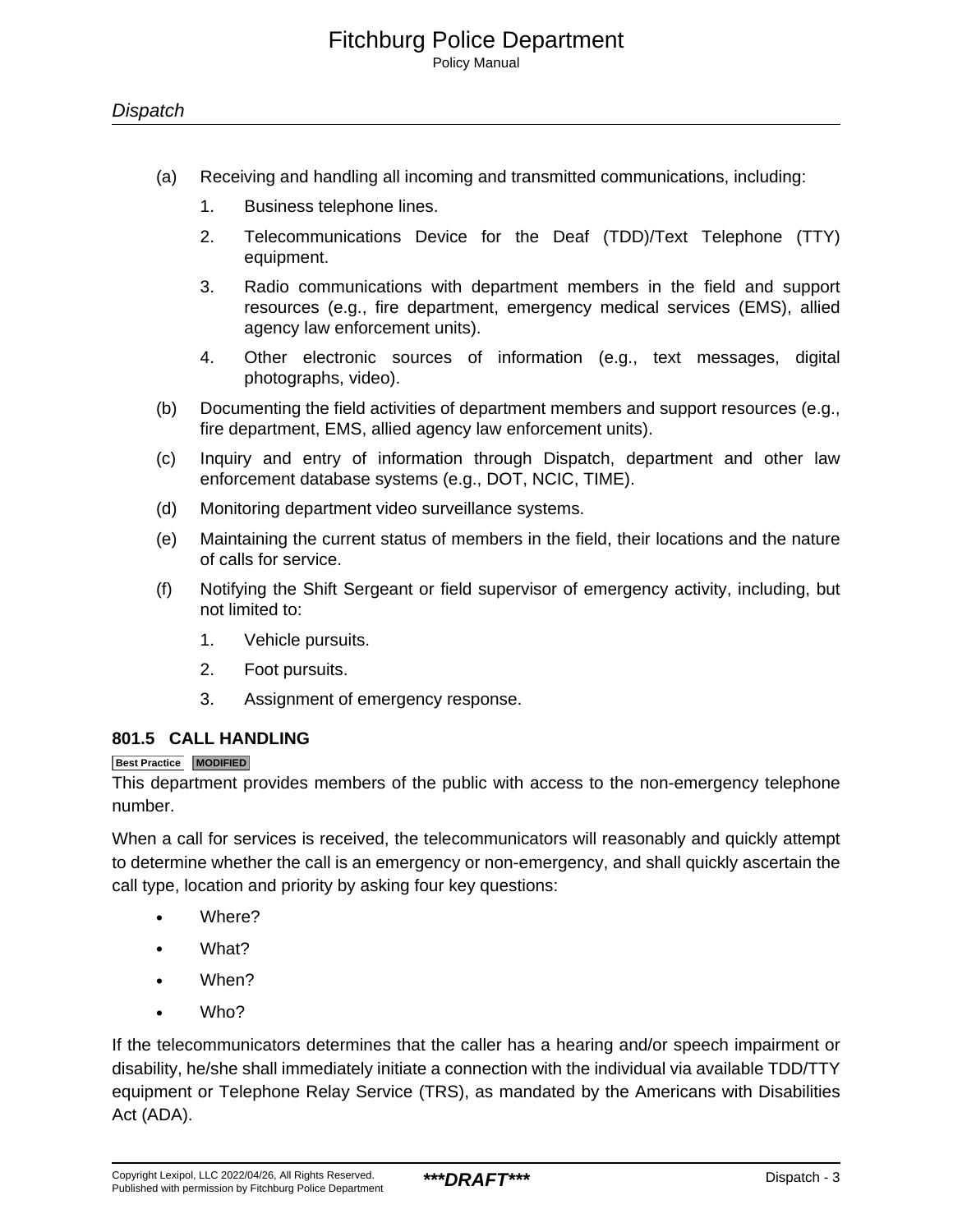## **Dispatch**

If the telecommunicators determines that the caller is a limited English proficiency (LEP) individual, the telecommunicators should quickly determine whether sufficient information can be obtained to initiate an appropriate response. If language assistance is still needed, the language is known and a language-appropriate authorized interpreter is available in Dispatch, the telecommunicators should immediately connect the LEP caller to the authorized interpreter.

If no authorized interpreter is available or the telecommunicators is unable to identify the caller's language, the telecommunicators will contact the contracted telephonic interpretation service and establish a three-party call connecting the telecommunicators, the LEP individual and the interpreter.

Telecommunicatorss should be courteous, patient and respectful when dealing with the public.

## 801.5.1 EMERGENCY CALLS

#### **Best Practice**

A call is considered an emergency when there is an immediate or potential threat to life or serious property damage, and the timely arrival of public safety assistance is of the utmost importance. A person reporting an emergency should not be placed on hold until the telecommunicators has obtained all necessary information to ensure the safety of the responding department members and affected individuals.

Emergency calls should be dispatched immediately. The Shift Sergeant shall be notified of pending emergency calls for service when department members are unavailable for dispatch.

#### 801.5.2 NON-EMERGENCY CALLS

#### **Best Practice MODIFIED**

A call is considered a non-emergency call when there is no immediate or potential threat to life or property. A person reporting a non-emergency may be placed on hold, if necessary, to allow the telecommunicators to handle a higher priority or emergency call.

The reporting person should be advised if there will be a delay in the telecommunicators's returning to the telephone line or when there will be a delay in the response for service.

#### **801.6 RADIO COMMUNICATIONS**

#### **Best Practice MODIFIED**

The police radio system is for official use only, to be used by telecommunicatorss to communicate with department members in the field. All transmissions shall be professional and made in a calm, businesslike manner, using proper language and correct procedures. Such transmissions shall include, but are not limited to:

- (a) Members acknowledging the telecommunicators with their radio identification call signs.
- (b) Telecommunicatorss acknowledging and responding promptly to all radio transmissions.
- (c) Members keeping the telecommunicators advised of their status and location.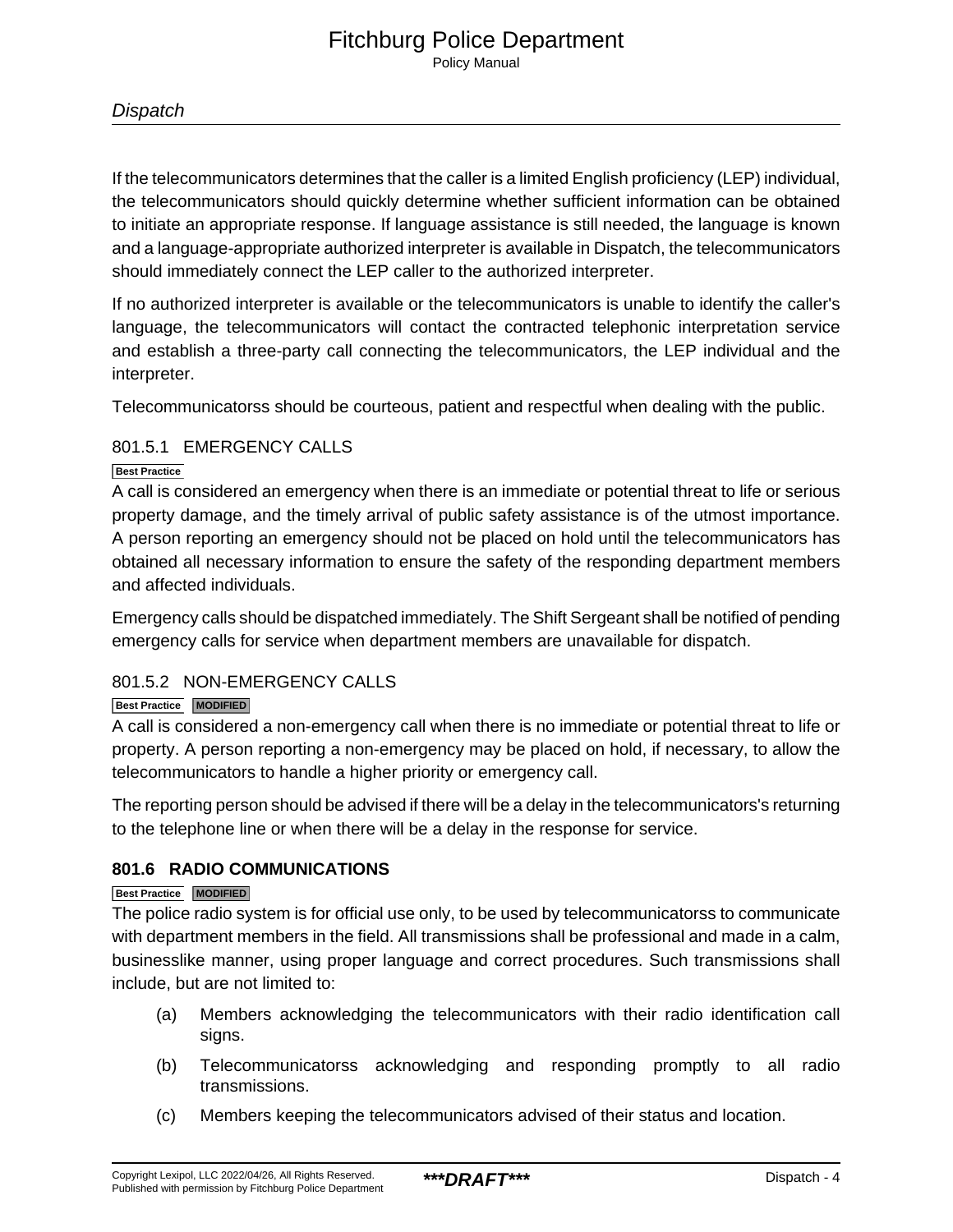(d) Member and telecommunicators acknowledgements shall be concise and without further comment unless additional information is needed.

The Support Services Commander shall be notified of radio procedure violations or other causes for complaint. All complaints and violations will be investigated and reported to the complainant's supervisor and processed through the chain of command.

801.6.1 FEDERAL COMMUNICATIONS COMMISSION COMPLIANCE

#### **Federal**

Fitchburg Police Department radio operations shall be conducted in accordance with Federal Communications Commission (FCC) procedures and requirements.

## 801.6.2 RADIO IDENTIFICATION

#### **Best Practice**

Radio call signs are assigned to department members based on factors such as duty assignment, uniformed patrol assignment and/or member identification number. Telecommunicatorss shall identify themselves on the radio with the appropriate station name or number, and identify the department member by his/her call sign. Members should use their call signs when initiating communication with the telecommunicators. The use of the call sign allows for a brief pause so that the telecommunicators can acknowledge the appropriate department member. Members initiating communication with other law enforcement or support agencies shall use their entire radio call sign, which includes the department station name or number.

## **801.7 DOCUMENTATION**

#### **Best Practice**

It shall be the responsibility of Dispatch to document all relevant information on calls for service or self-initiated activity. Telecommunicatorss shall attempt to elicit, document and relay as much information as possible to enhance the safety of the member and assist in anticipating conditions that may be encountered at the scene. Desirable information would include, at a minimum:

- Incident control number.
- Date and time of request.
- Name and address of the reporting person, if possible.
- Type of incident reported.
- Involvement of weapons, drugs and/or alcohol.
- Location of incident reported.
- Identification of members assigned as primary and backup.
- Time of dispatch.
- Time of the responding member's arrival.
- Time of member's return to service.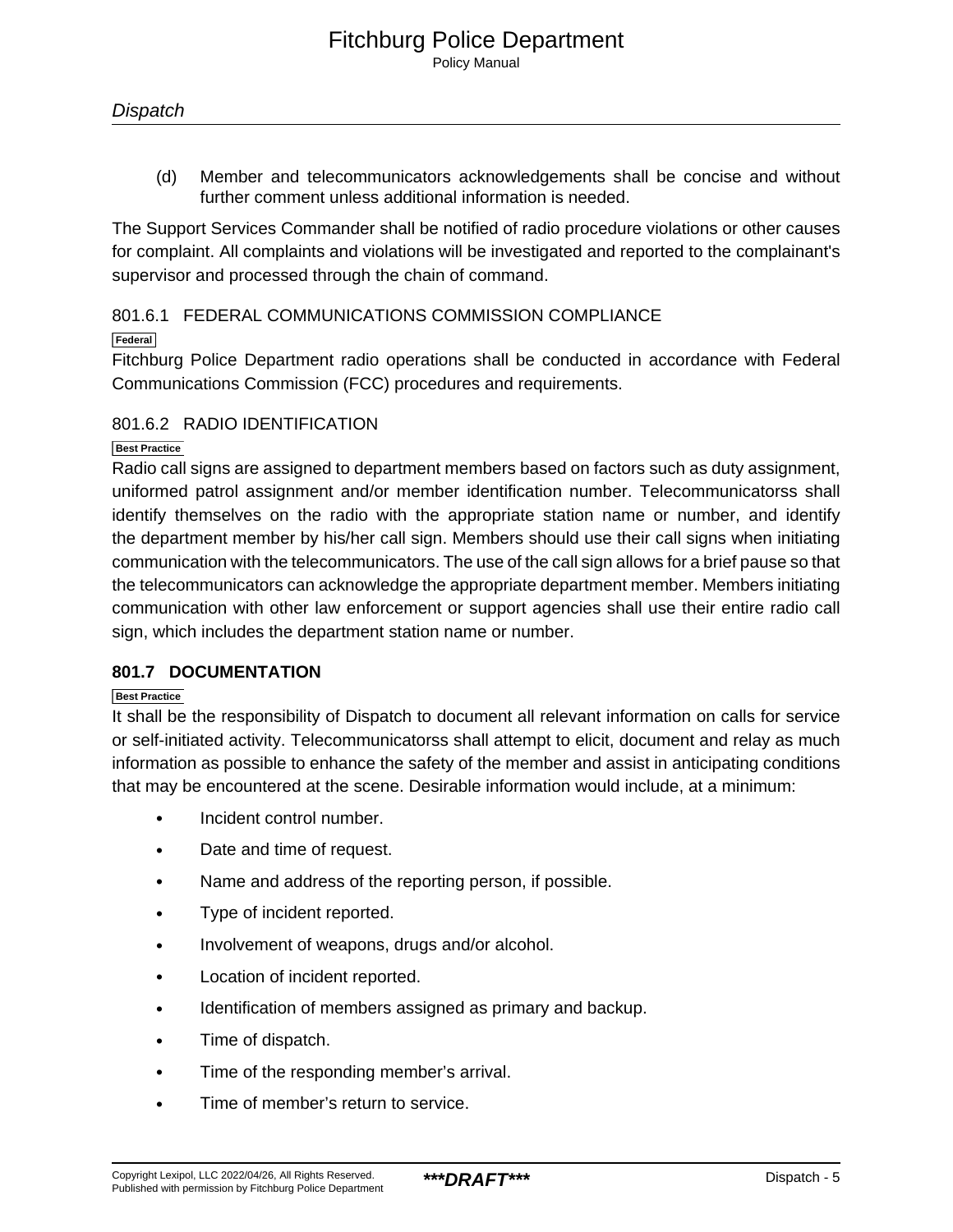Policy Manual

• Disposition or status of reported incident.

## **801.8 CONFIDENTIALITY**

#### **Best Practice**

Information that becomes available through Dispatch may be confidential or sensitive in nature. All members of Dispatch shall treat information that becomes known to them as confidential and release that information in accordance with the Protected Information Policy.

Automated data, such as Department of Transportation records, warrants, criminal history information, records of internal police files or medical information, shall only be made available to authorized law enforcement personnel. Prior to transmitting confidential information via the radio, an admonishment shall be made that confidential information is about to be broadcast.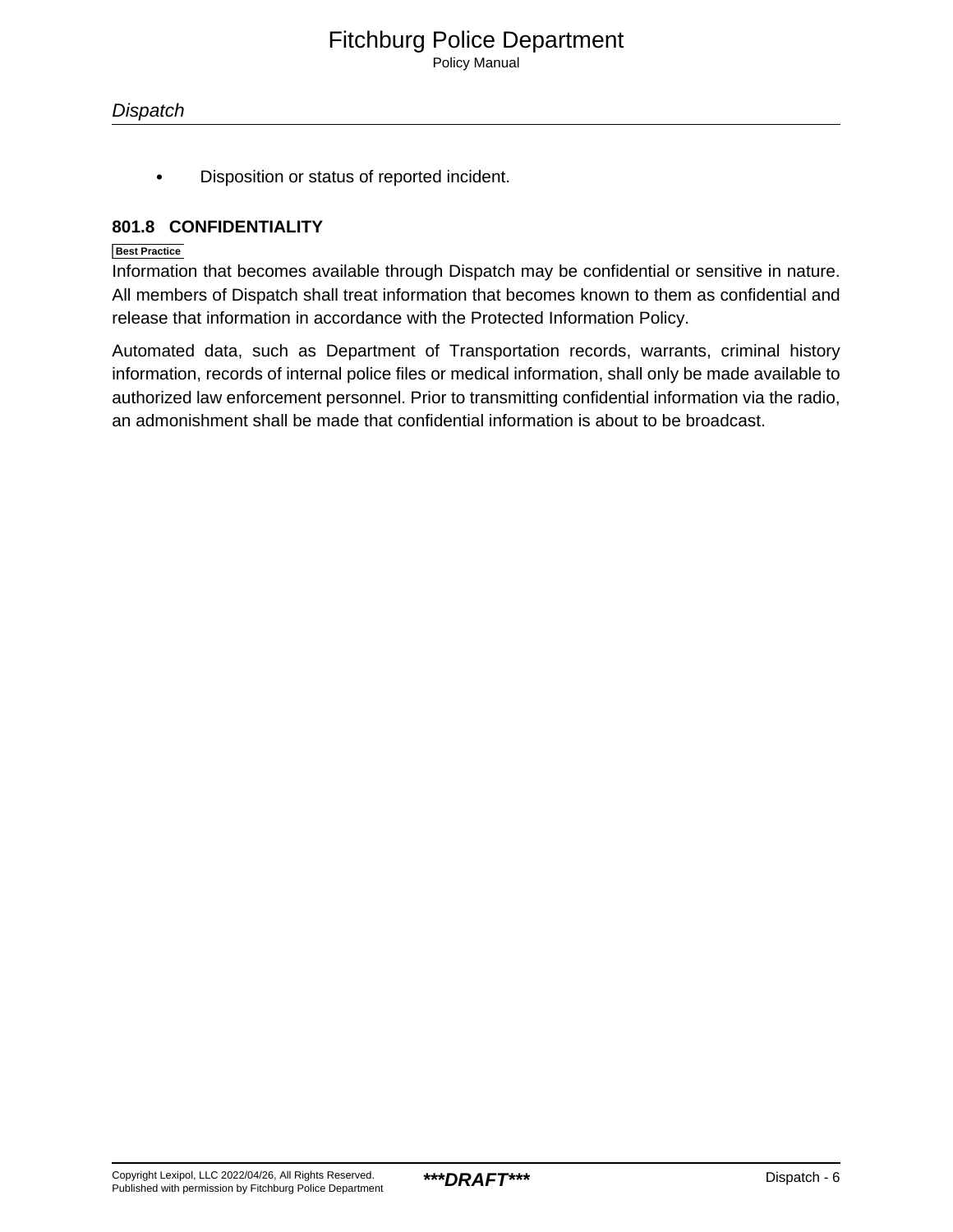# <span id="page-7-0"></span>**Property and Evidence**

## **802.1 PURPOSE AND SCOPE**

#### **Best Practice**

This policy provides for the proper collection, storage, security and disposition of evidence and other property. This policy also provides for the protection of the chain of custody and those persons authorized to remove and/or destroy property.

## 802.1.1 PROPERTY AND EVIDENCE ROOM SECURITY

#### **Best Practice MODIFIED**

The Property and Evidence Room shall maintain secure storage and control of all property necessitating custody by the Department. The property and evidence technician reports to the Deputy Chief of Police and is responsible for the security of the Property and Evidence Room. Property and Evidence Roomaccessis maintained only by the property and evidence technicians and the Deputy Chief of Police. An additional key is in a sealed and initialed envelope maintained in the dispatch center. The property and evidence technicians and the Deputy Chief Of Police shall not loan Property and Evidence Room access to anyone and shall maintain access in a secure manner.

Any individual entering the Property and Evidence Room other than the property and evidence technician must be accompanied by the property and evidence technician or the Deputy Chief of Police and must sign in and out on the logbook, giving the date and time of entry and exit, and the purpose. The entry shall be initialed by the accompanying individual.

## **802.2 DEFINITIONS**

#### **Best Practice MODIFIED**

Definitions related to this policy include:

**Evidence** - Includes items taken or recovered in the course of an investigation that may be used in the prosecution of a case.

**Found property** - Includes property found by a member or citizen where the owner cannot be readily identified or contacted and has no apparent evidentiary value.

**Property** - Includes all items of evidence, items taken for safekeeping and found property.

**Safekeeping** - Includes the following types of property:

- Property obtained by the Department for safekeeping, such as a firearm
- Personal property of an arrestee not taken as evidence
- Property taken for safekeeping under authority of a law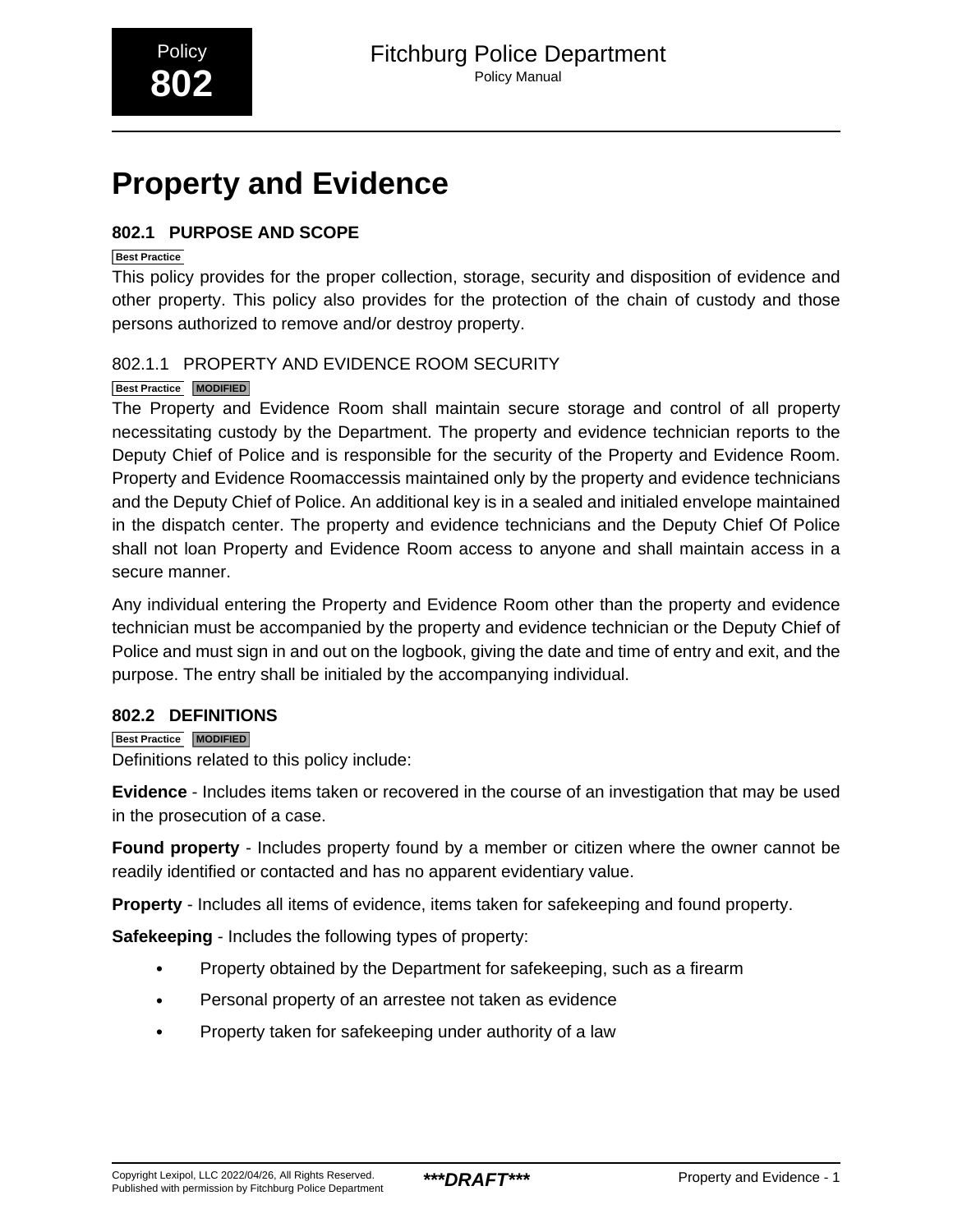Policy Manual

## **802.3 PROPERTY HANDLING**

#### **Best Practice MODIFIED**

Any member who first comes into possession of any property shall retain such property in his/her possession until it is entered into the records management system, properly tagged and placed in the designated property locker or storage room, along with the property label. Care shall be taken to maintain the chain of custody for all evidence.

Any property seized by an officer with or without a warrant shall be safely kept for as long as necessary for the purpose of being produced as evidence. Seized property held as evidence shall be returned to its rightful owner unless subject to lawful detention or ordered destroyed or otherwise disposed of by the court (Wis. Stat. § 950.04(1v)(s)).

Where ownership can be established as to found property that has no apparent evidentiary value, excluding contraband, such property may be released to the owner without the need for booking. The property documentation must be completed to document the release of property not booked. The owner shall sign the appropriate form acknowledging receipt of the item.

#### 802.3.1 PROPERTY ENTRY PROCEDURE

#### **Best Practice MODIFIED**

All property must be entered prior to the member going off-duty. Members entering property shall observe the following guidelines:

- (a) Complete the property entry into the records management system andlabel describing each item separately, listing all serial numbers, owner's name, finder's name and other identifying information or markings.
- (b) The officer shall mark each item of evidence with initials and date.
- (c)
- (d) Complete an evidence/property tag and attach it to each package or envelope in which the property is stored.
- (e) Place the case number in the appropriate field of the evidence/property tag.
- (f) The original property form shall be submitted with the case report.
- (g) When the property is too large to be placed in a temporary property locker, the item may be temporarily stored in any department supply room or other location that can be secured from unauthorized entry. The location shall be secured to prevent entry and a completed property label placed into a numbered property locker indicating the location of the property. Department property and evidence technician will be notified by the officer entering that property.

#### 802.3.2 CONTROLLED SUBSTANCES

#### **Best Practice MODIFIED**

All controlled substances shall be entered using the same property entry procedure, as well as narcotics cards. Drug paraphernalia shall also be entered separately.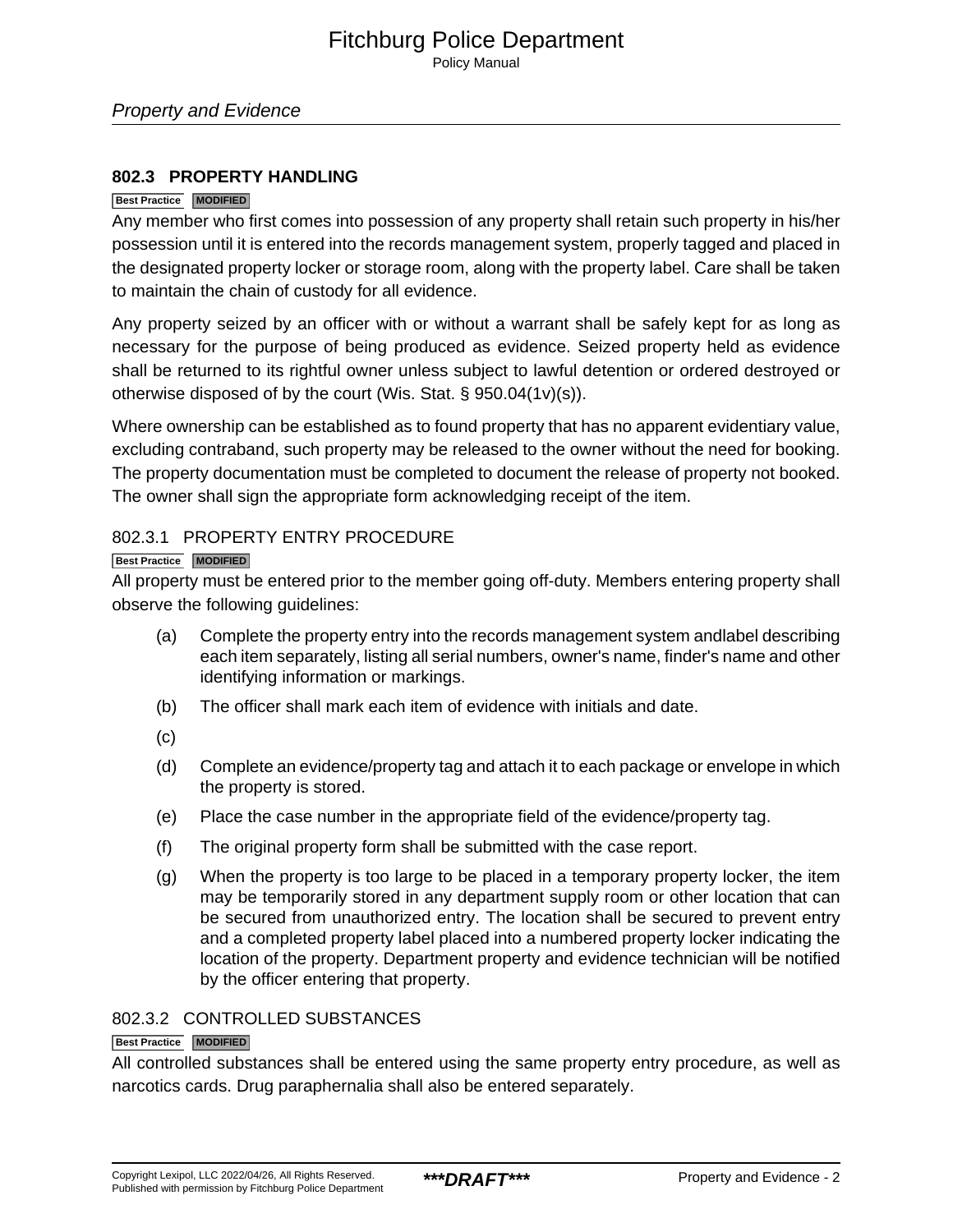Policy Manual

#### Property and Evidence

#### 802.3.3 EXPLOSIVES

#### **Best Practice MODIFIED**

Officers who encounter a suspected explosive device shall promptly notify an immediate supervisor. The bomb squad will be called to handle explosive-related incidents and will be responsible for the handling, storage, sampling and disposal of all suspected explosives.

Explosives will not be retained in the police facility.

#### 802.3.4 EXCEPTIONAL HANDLING

#### **Best Practice MODIFIED**

Certain property items require a separate process. The following items shall be processed in the described manner:

- (a) Any evidence collected which may contain biological samples, should be properly labeled as such.
- (b) Property stained with bodily fluids, such as blood or semen, shall be air-dried in a secure location (e.g., locked drying cabinet) prior to processing.
- (c) License plates found not to be stolen or connected with a known crime should be released directly to the Wisconsin Department of Transportation. No formal property booking process is required.
- (d) All bicycles and bicycle frames require a property record. Property tags will be securely attached to each bicycle or bicycle frame. The property will be placed in the bicycle storage area.
- (e) All cash shall be counted in the presence of another officer and the envelope initialed by both officers. A supervisor shall be contacted for cash in excess of \$1,000. The supervisor shall also witness the count and will initial and date the property documentation and specify any additional security procedures to be used. A currency form will be included in the packaging of the cash.
- (f) All evidence collected by personnel processing a crime scene requiring specific storage requirements pursuant to laboratory procedures should clearly indicate storage requirements on the property label.
- (g) Items that are potential biohazards shall be appropriately packaged and marked to reduce the risk of exposure or contamination.

City property, unless connected to a known criminal case, should be released directly to the appropriate City department. No formal booking is required. In cases where no responsible person can be located, the property should be booked for safekeeping in the normal manner.

## **802.4 PACKAGING OF PROPERTY**

#### **Best Practice MODIFIED**

All property should be packaged in compliance with Wisconsin Division of Criminal Investigations standards or standards set by this department.

Certain items require special consideration and shall be booked separately as follows:

(a) Controlled substances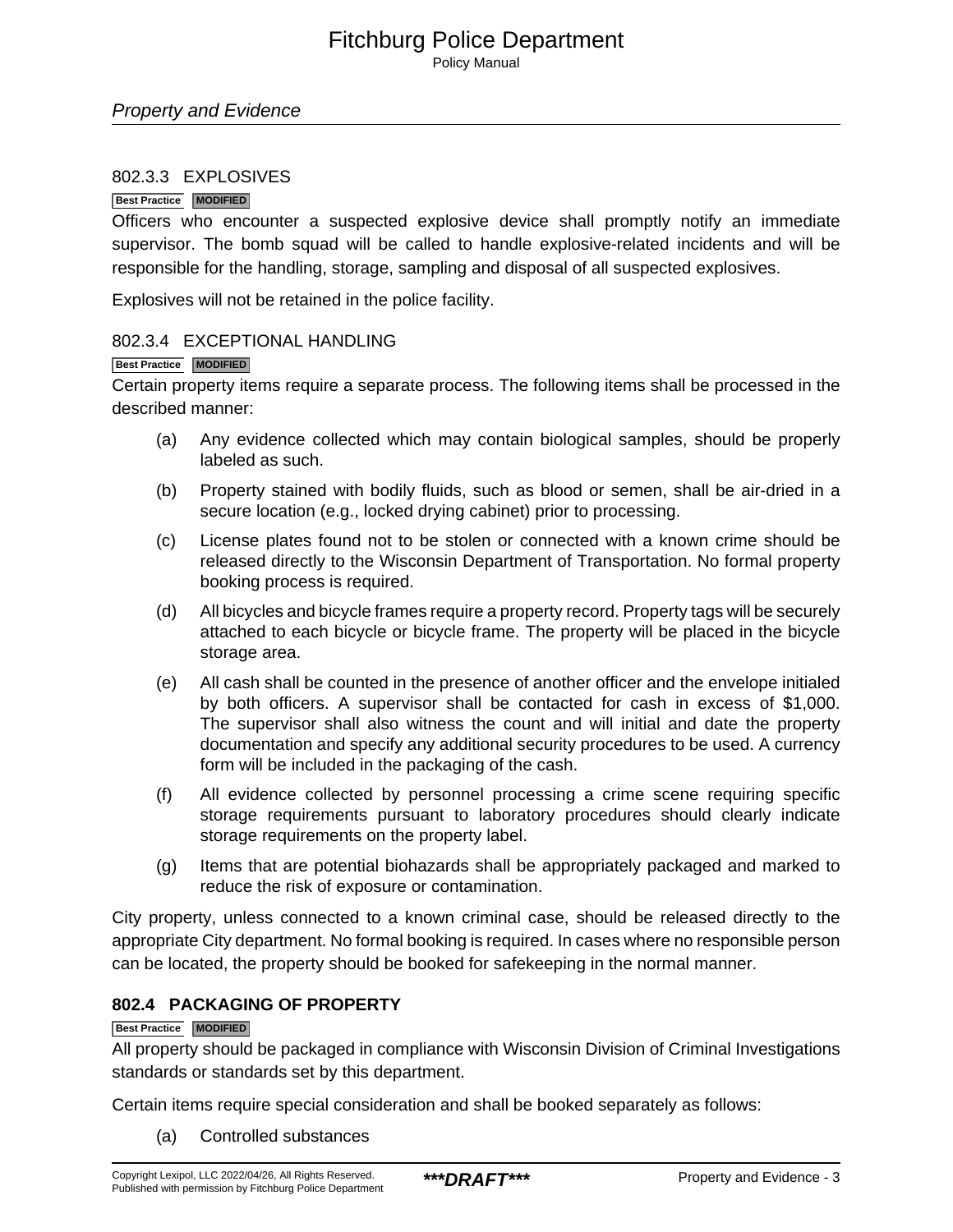Policy Manual

- (b) Firearms (ensure they are unloaded and rendered safe))
- (c) Property with more than one known owner
- (d) Drug paraphernalia
- (e)
- (f) Contraband
- (g) Biohazards
- (h) Consider separately packaging any original container or packaging, including controlled substances packaging, to permit latent print or other evidence recovery

## 802.4.1 PACKAGING CONTAINER

#### **Best Practice**

Members shall package all property, except controlled substances, in a suitable container that is appropriate for its size. Knife boxes should be used to package knives or any other sharp items. Handgun boxes should be used for handguns. Syringe tubes should be used to package syringes and needles.

A property tag shall be securely attached to the outside of all items or group of items packaged together.

## 802.4.2 PACKAGING CONTROLLED SUBSTANCES

#### **Best Practice MODIFIED**

The officer seizing controlled substances shall retain such property in his/her possession until it is properly weighed, packaged, tagged and placed in an evidence locker. Prior to packaging and if the quantity allows, a presumptive test should be made on all suspected controlled substances. When conducted, the result of this test shall be included in the officer's report.

Controlled substances shall be packaged in an envelope of appropriate size, available in the report room. The booking officer shall initial the sealed envelope and the initials shall be covered with cellophane tape. Controlled substances shall not be packaged with other property.

The booking officer shall weigh the suspected controlled substance in the container in which it was seized. A full description of the item, along with packaging and total weight of the item as seized, will be placed in the case report and on the property label. After packaging and sealing as required, the entire package will be weighed and the Gross Package Weight (GPW) will be written on the outside of the package, initialed and dated by the packaging officer.

The GPW will be verified every time the package is checked in or out of the Property and Evidence Room. Any discrepancies shall be noted on the outside of the package. Any change in weight should be immediately reported to the Detective Bureau Section supervisor.

A completed property tag shall be attached to the outside of the container, as well as a narcotics form. The chain of custody shall be recorded within the records management system.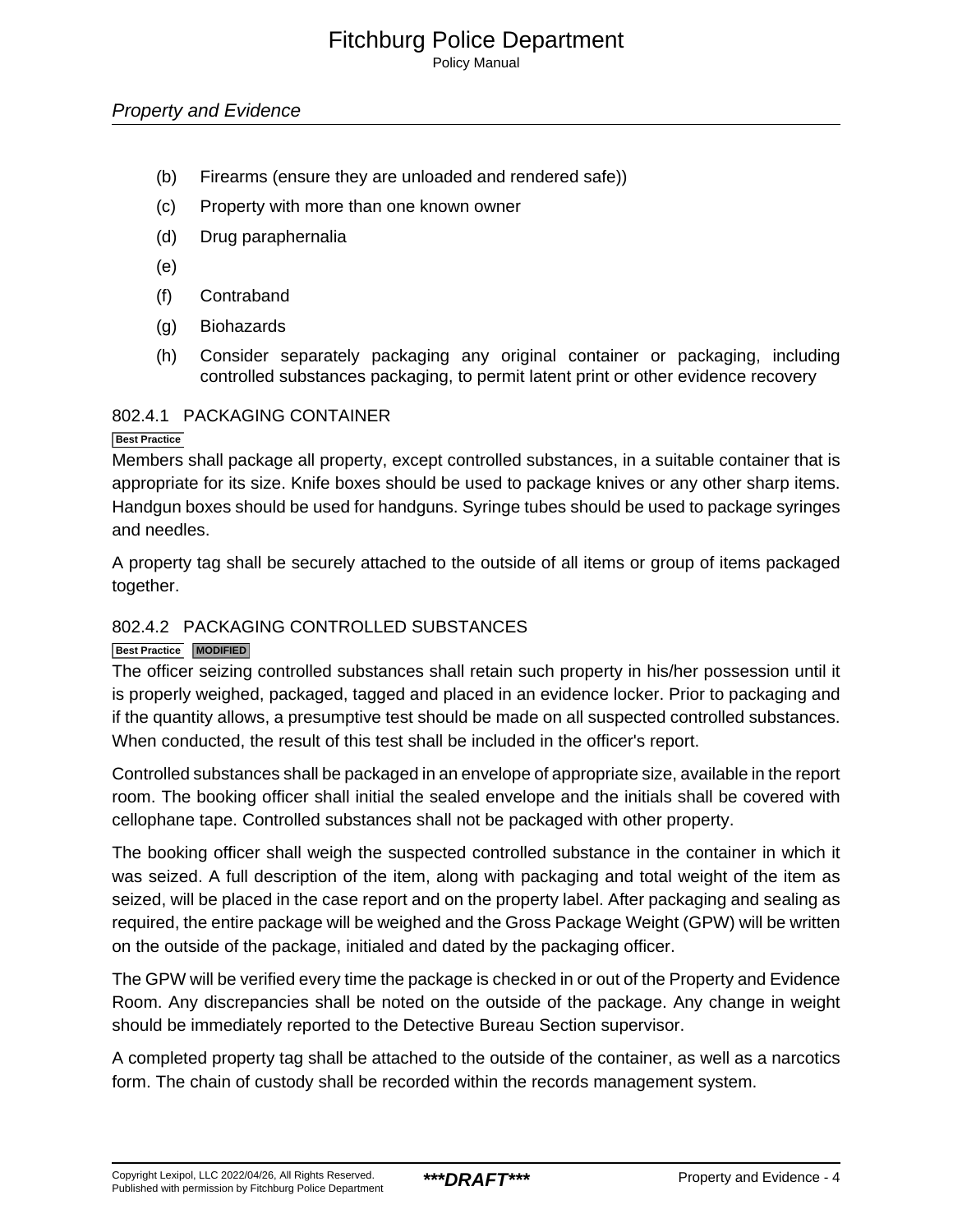Policy Manual

#### 802.4.3 RIGHT OF REFUSAL

#### **Best Practice MODIFIED**

The property and evidence technician has the right to refuse any piece of property that is hazardous or that has not been properly documented or packaged. Should the property and evidence technician refuse an item of property, he/she shall maintain secure custody of the item in a temporary property locker or other safe location and inform the submitting officer's and supervisor.

## **802.5 RECORDING OF PROPERTY**

#### **Best Practice MODIFIED**

The property and evidence technician receiving custody of evidence or property shall record all transfer or change in location of evidence and property in the records management system.

A unique property number shall be created for each piece of property received. The records management system shall record, by property number, the date received, case number, tag number, item description, item location and date disposed. A unique property number shall be obtained for each item or group of items from the records management system. This number shall be recorded on the property tag and the property control card.

## **802.6 PROPERTY CONTROL**

#### **Best Practice MODIFIED**

Each time the property and evidence technician receives property or releases property to another person, he/she shall enter this information in the records management system. Officers desiring property for court shall contact the property and evidence technician at least five days prior to the court day.

## 802.6.1 RESPONSIBILITIES OF OTHER PERSONNEL

#### **Best Practice MODIFIED**

Every time property is released or received, an appropriate entry in the records management system shall be completed to maintain the chain of custody.

Request for analysis of items other than controlled substances shall be completed on the appropriate forms and submitted to the property and evidence technician. This request may be filled out anytime after booking of the property or evidence.

## 802.6.2 TRANSFER OF EVIDENCE TO CRIME LABORATORY

#### **Best Practice MODIFIED**

The transporting member will check the evidence out of property, indicating the date and time in the records management system and the request for laboratory analysis.

Any transfer of evidence to the crime laboratory requires:

- (a) The name and contact information of the person submitting the evidence.
- (b) Appropriate packaging and conveyance of evidence to the laboratory.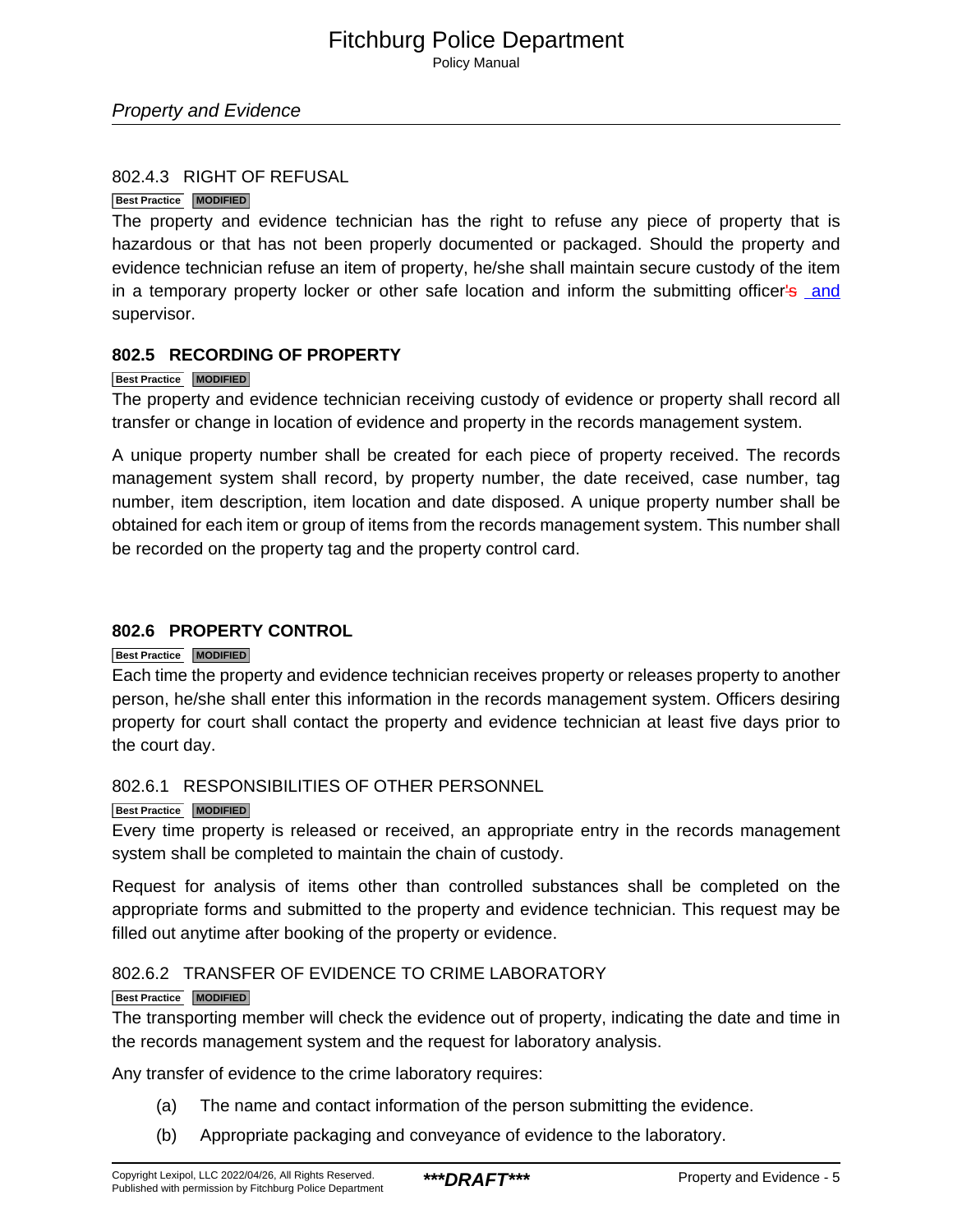- (c) Necessary documentation accompanies evidence at time of transmittal.
- (d) Adequate receipts and signatures to support chain of evidence.

The property and evidence technician releasing the evidence must complete the required information in the records management system. The lab forms will be transported with the property to the examining laboratory. Upon delivering the item, the officer will record the delivery time on both copies and indicate the locker in which the item was placed or the member to whom it was delivered. The original copy of the lab form will remain with the evidence and the copy will be returned to the Records Section for filing with the case.

## 802.6.3 STATUS OF PROPERTY

#### **Best Practice MODIFIED**

Each person receiving property will make the appropriate entry to document the chain of custody. Temporary release of property to officers for investigative purposes, or for court, shall be noted in the records management system, stating the date, time and to whom it was released.

Any member receiving property shall be responsible for such property until it is returned to the Property and Evidence Room or released to another authorized person or entity.

The return of the property should be recorded in the records management system, indicating date, time and the person who returned it.

## 802.6.4 AUTHORITY TO RELEASE PROPERTY

## **Best Practice MODIFIED**

The property and evidence technician shall make reasonable efforts to confirm the ability to release property prior to doing so. These efforts include, but are not limited to, reading the police reports, communicating with the primary investigator, and communicating with the District Attorney's Office. If the property and evidence technician cannot determine whether property can be released, he/she will maintain the property, and it will be the primary investigator's responsibility to determine the status of the property.

For property in custody of the Department for investigatory or prosecutorial purposes and owned by a victim or witness, a property and evidence technician shall, upon the request of the owner:

- (a) Provide a list describing the property, unless such release would seriously impede an investigation.
- (b) Return the property expeditiously, unless the property is contraband or required as evidence.

Upon the direction of a prosecuting attorney, property held as evidence of a crime may be photographed and released to the owner.

## 802.6.5 RELEASE OF PROPERTY

#### **Best Practice MODIFIED**

A reasonable attempt shall be made to identify the rightful owner of found or stolen property or evidence not needed for an investigation.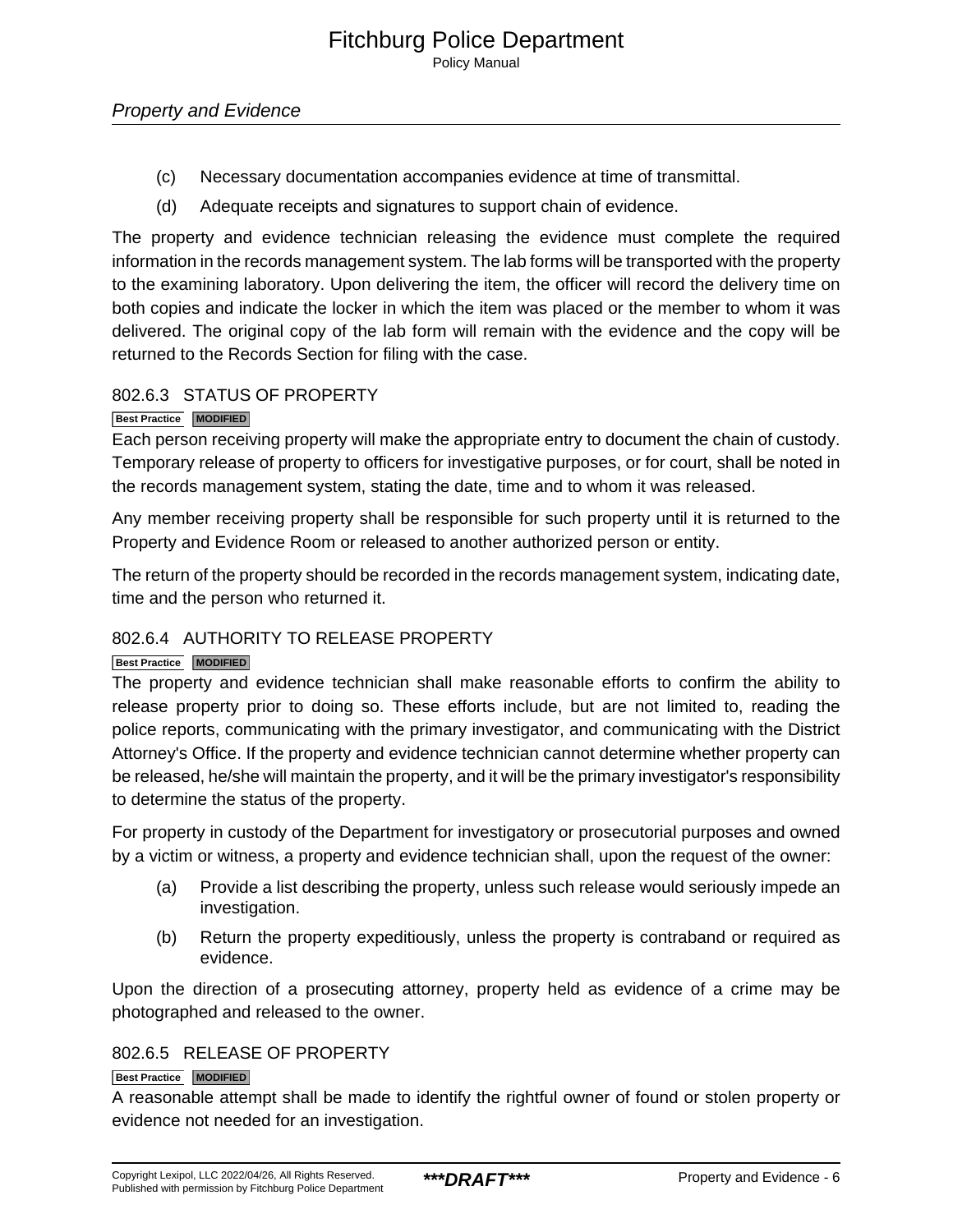Policy Manual

## Property and Evidence

Property belonging to a crime victim shall be promptly released to the victim unless needed for evidence within 10 days of being taken unless the property is weapons, contraband or is otherwise excluded (Wis. Stat. § 950.04(1v)(s)).

Release of property shall be made upon receipt of an authorized release form, listing the name and address of the person to whom the property is to be released. The release authorization shall conform to the items listed on the property label or must specify the specific item to be released. Release of all property shall be properly documented.

With the exception of firearms and other property specifically regulated by statute, found property and property held for safekeeping shall be held for a minimum of 30 days. During such period, property personnel shall attempt to contact the rightful owner by telephone and/or mail when sufficient identifying information is available. Property not held for any other purpose and not claimed within 30 days after notification (or receipt, if notification is not feasible) may be auctioned to the highest bidder at a properly published public auction (Wis. Stat. § 66.0139(2)). If such property is not sold at auction or otherwise lawfully claimed, it may thereafter be destroyed. The final disposition of all such property shall be fully documented in related reports.

A property and evidence technician shall release the property to the owner or finder, upon valid identification and proper documentation presented by the owner or finder, for which an authorized release has been received. A signature of the person receiving the property shall be recorded on the original property label.

Upon release or other form of disposal, the proper entry shall be documented in the records management system.

## 802.6.6 DISPUTED CLAIMS TO PROPERTY

#### **Best Practice**

Occasionally more than one party may claim an interest in property being held by the Department, and the legal rights of the parties cannot be clearly established. Such property shall not be released until one party has obtained a court order or otherwise establishes undisputed right to the property.

All parties should be advised that their claims are civil. In extreme situations, legal counsel for the Department may be asked to file an interpleader in court to resolve the disputed claim.

## 802.6.7 CONTROL OF CONTROLLED SUBSTANCES

## **Best Practice**

The Property and Evidence Room will be responsible for the storage, control, and destruction of all controlled substances coming into the custody of this department, including paraphernalia as described in Wis. Stat. § 961.571(1)(a).

## 802.6.8 RELEASE AND DISPOSAL OF FIREARMS

#### **State**

A firearm may not be released until it has been verified that the person receiving the weapon is not prohibited from receiving or possessing the weapon by 18 USC § 922(d) or Wis. Stat. § 968.20(1m).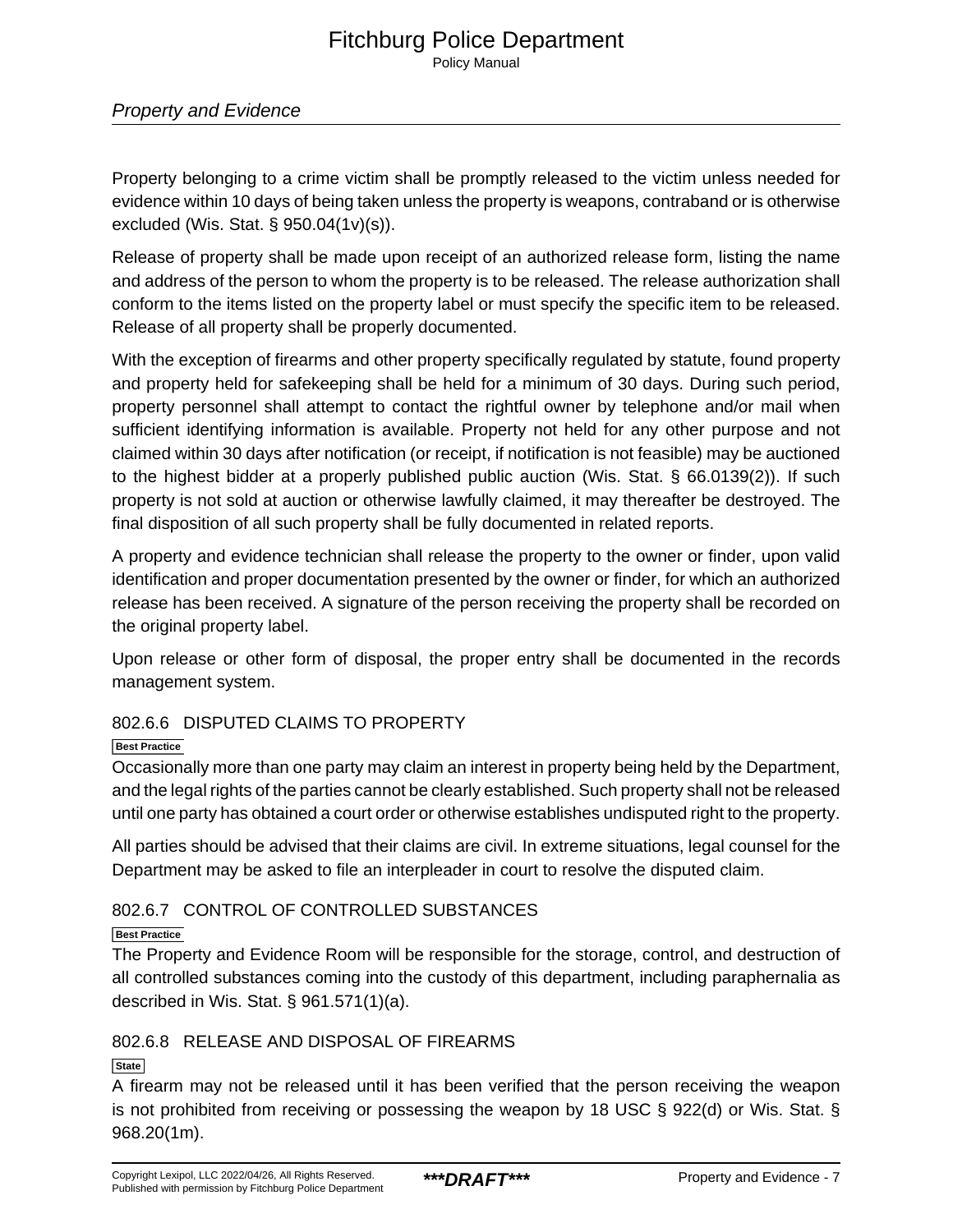Policy Manual

## Property and Evidence

The Department shall make best efforts for a period of 30 days after the seizure of an abandoned or stolen firearm to protect the firearm from harm and return it to the lawful owner. At the expiration of such period, the firearm or other deadly weapon may be processed for disposal in accordance with Wis. Stat. § 66.0139, Wis. Stat. § 165.81 and Wis. Stat. § 968.20(3)(b) and consistent with this policy.

## **802.7 DISPOSITION OF PROPERTY**

## **Best Practice MODIFIED**

All property not held for evidence in a pending criminal investigation or proceeding, and held for 30 days or longer where the owner has not been located or fails to claim the property, may be disposed of in compliance with existing laws upon receipt of proper authorization for disposal (Wis. Stat. § 66.0139(2)).

Upon any release or sale of any property, the proper notation shall be made in the records management system. Proceeds from the sale of unclaimed property shall be deposited into the City treasury, minus reimbursement for department expenses.

## 802.7.1 EXCEPTIONAL DISPOSITIONS

#### **Best Practice**

The following types of property shall be destroyed or disposed of in the manner and at the time prescribed by law or by a court of competent jurisdiction:

- Weapons declared by law to be nuisances
- Animals, birds and equipment related to their care and containment that have been ordered forfeited by the court
- Counterfeiting equipment
- Gaming devices
- Obscene matter ordered to be destroyed by the court
- Altered vehicles or component parts
- Controlled substances
- Unclaimed, stolen or embezzled property
- Destructive devices
- Any property used in the commission of a crime

## 802.7.2 RETENTION OF BIOLOGICAL EVIDENCE

## **State MODIFIED**

The Property and Evidence Room supervisor shall ensure that no biological evidence held by the Department is destroyed prematurely or without adequate notification pursuant to Wis. Stat. § 968.205 to the following persons, when applicable:

(a) The defendant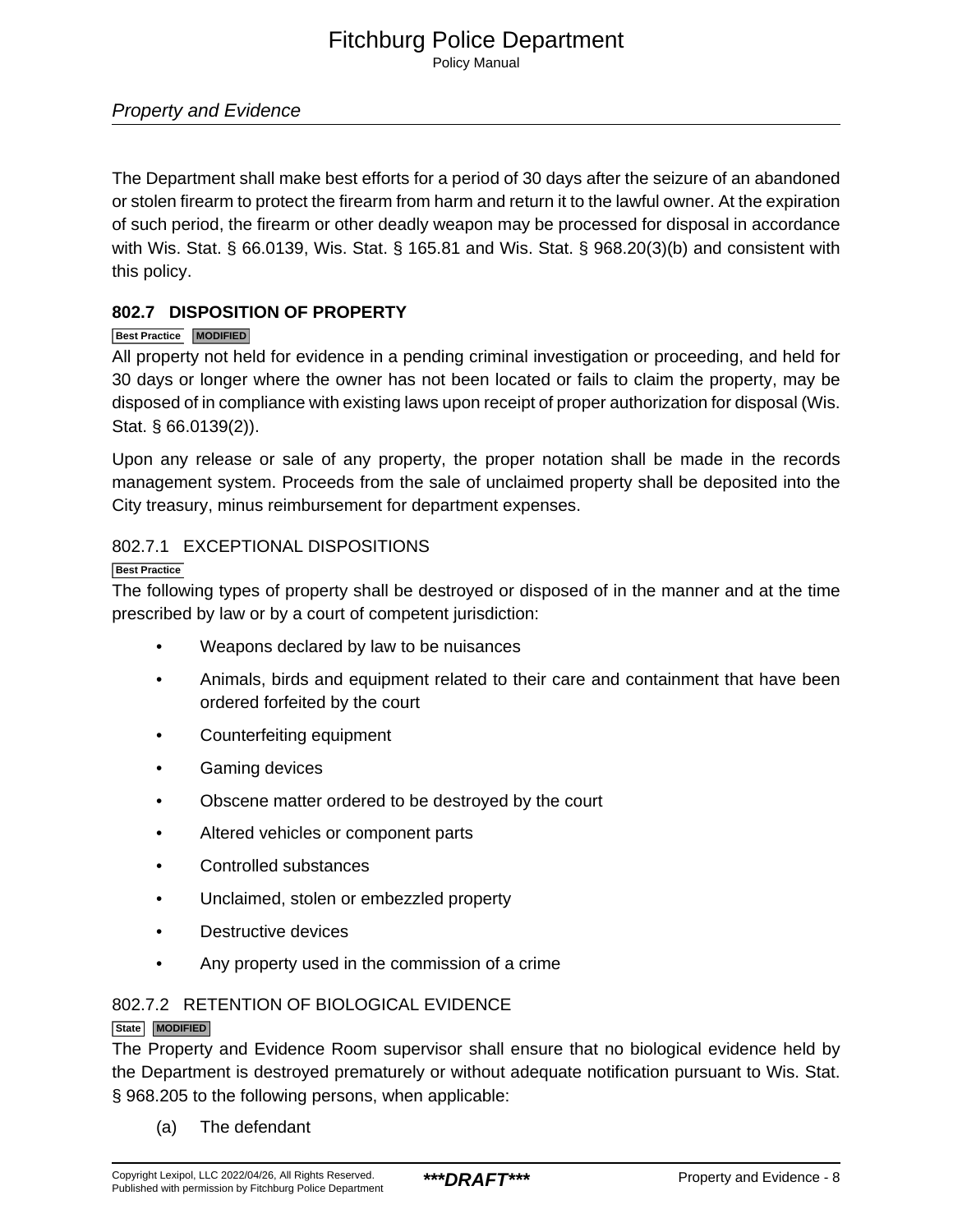Policy Manual

- (b) The defendant's attorney
- (c) The appropriate prosecutor
- (d) Any sexual assault victim
- (e) The Detective Bureau Section supervisor

Biological evidence shall be retained for a minimum period established by law, the Property and Evidence Room supervisor or the expiration of any sentence imposed related to the evidence, whichever time period is greater. Following the retention period, notifications should be made by certified mail and should inform the recipient that the evidence will be destroyed after a date specified in the notice unless a motion seeking an order to retain the sample is filed and served on the Department pursuant to Wis. Stat. § 968.205(5). A record of all certified mail receipts shall be retained in the appropriate file. Any objection to, or motion regarding, the destruction of the biological evidence should be retained in the appropriate file and a copy forwarded to the Detective Bureau Section supervisor.

Biological evidence related to a homicide shall be retained indefinitely and may only be destroyed with the written approval of the Chief of Police and the head of the applicable prosecutor's office.

## **802.8 INSPECTIONS OF THE PROPERTY AND EVIDENCE ROOM**

#### **Best Practice**

On a monthly basis, the Detective Bureau Section supervisor shall inspect the evidence storage facilities and practices to ensure adherence to appropriate policies and procedures.

- (a) Unannounced inspections of evidence storage areas shall be conducted semiannually, as directed by the Chief of Police.
- (b) An annual audit of evidence held by the Department shall be conducted by a Section Commander, who is not routinely or directly connected with evidence control, as assigned by the Chief of Police.
- (c) Whenever a change is made in personnel who have access to the Property and Evidence Room, an inventory of all evidence/property shall be made by an individual not associated with the Property and Evidence Room or function, with the assistance of the new personnel, to ensure that records are correct and all evidence property is accounted for.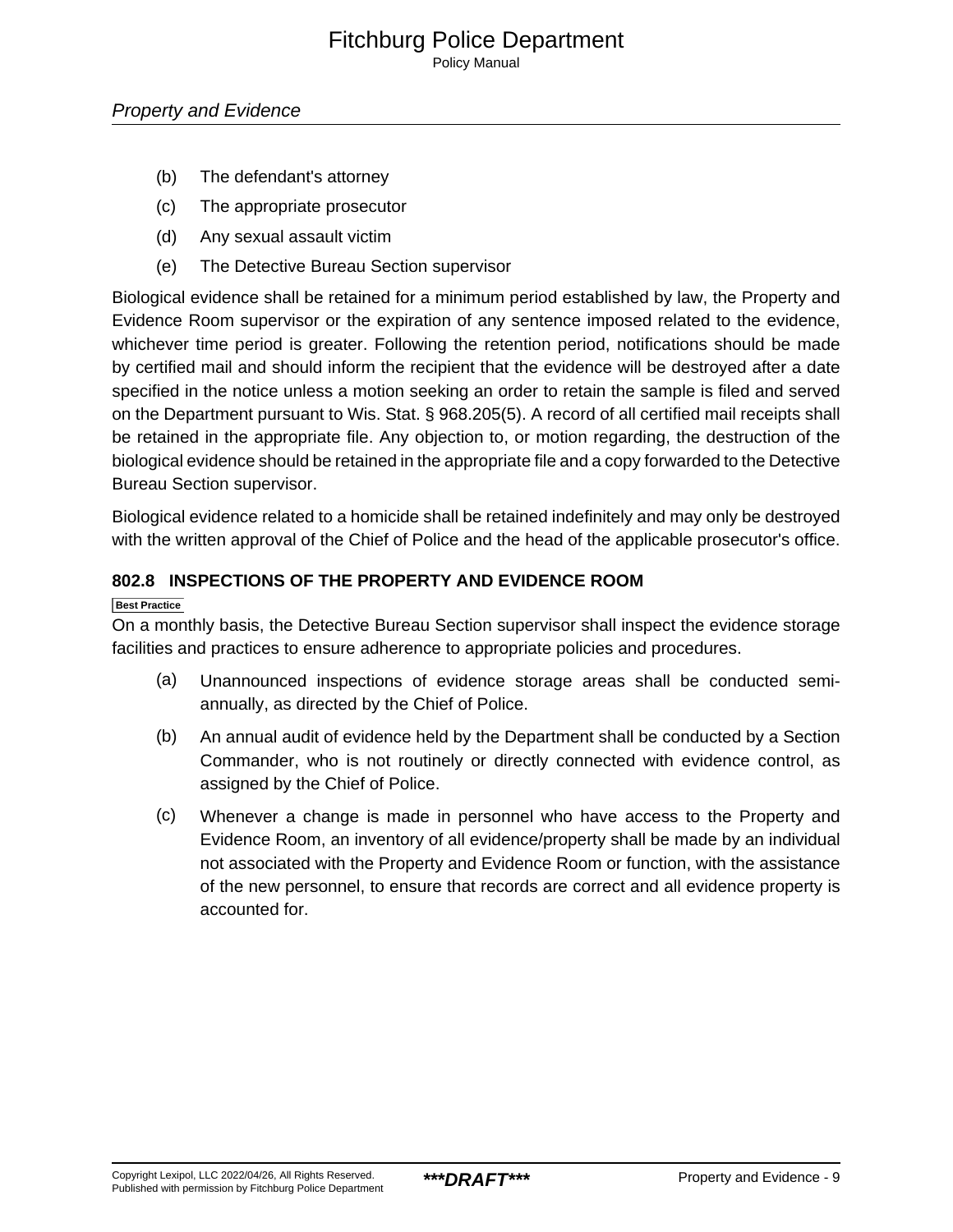# <span id="page-16-0"></span>**Records Section**

## **803.1 PURPOSE AND SCOPE**

## **Best Practice**

This policy establishes the guidelines for the operational functions of the Fitchburg Police Department Records Section. The policy addresses department file access and internal requests for case reports.

## **803.2 POLICY**

#### **Best Practice**

It is the policy of the Fitchburg Police Department to maintain department records securely, professionally and efficiently.

## **803.3 RESPONSIBILITIES**

**Best Practice**

## 803.3.1 ADMINISTRATIVE SERVICES MANAGER RESPONSIBILITIES

#### **Best Practice MODIFIED**

The Chief of Police shall appoint and delegate certain responsibilities to anAdministrative Services Manager. The Administrative Services Manager shall be directly responsible to the Chief of Police.

- Overseeing the efficient and effective operation of the Records Section.
- Scheduling and maintaining Records Section time records.
- Supervising, training and evaluating Records Section staff.
- Maintaining and updating a Records Section procedure manual.
- Ensuring compliance with established policies and procedures.
- Supervising the access, use and release of protected information (see the Protected Information Policy).
- Establishing security and access protocols for case reports designated as sensitive, where additional restrictions to access have been implemented. Sensitive reports may include, but are not limited to:
	- <sup>o</sup> Homicides
	- <sup>o</sup> Cases involving department members or public officials
	- <sup>o</sup> Any case where restricted access is prudent

## 803.3.2 RECORDS SECTION RESPONSIBILITIES

#### **Best Practice**

The responsibilities of the Records Section include, but are not limited to:

(a) Maintaining a records management system for case reports.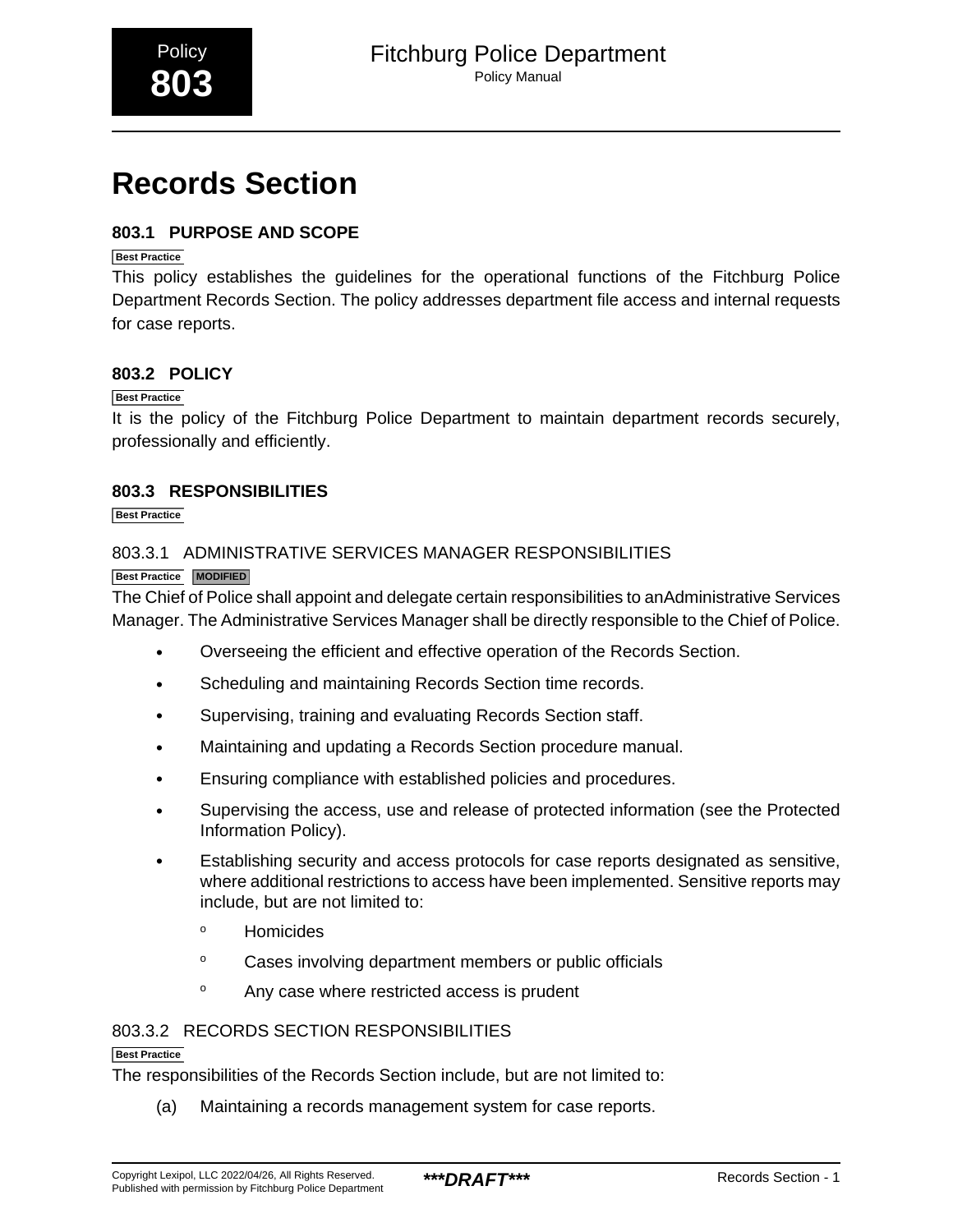- 1. The records management system should include a process for numbering, identifying, tracking and retrieving case reports.
- (b) Entering case report information into the records management system.
	- 1. Modification of case reports shall only be made when authorized by a supervisor.
- (c) Providing members of the Department with access to case reports when needed for investigation or court proceedings.
- (d) Maintaining compliance with federal, state and local regulations regarding reporting requirements of crime statistics.
- (e) Maintaining compliance with federal, state and local regulations regarding criminal history reports and auditing.
- (f) Identifying missing case reports and notifying the responsible member's supervisor.
- (g) Forwarding reports of suspected prescription drug law violations, opioid-related drug overdoses, narcotic-related deaths or controlled substance prescription thefts to the Wisconsin prescription drug monitoring program pursuant to Wis. Stat. § 961.37.

## 803.3.3 RECORDS SECTION PROCEDURE MANUAL

#### **Discretionary**

The Administrative Services Manager should establish procedures that address:

- (a) Identifying by name persons in reports.
- (b) Classifying reports by type of incident or crime.
- (c) Tracking reports through the approval process.
- (d) Assigning alpha-numerical records to all arrest records.
- (e) Managing a warrant and wanted persons file.

## **803.4 FILE ACCESS AND SECURITY**

#### **Best Practice**

The security of files in the Records Section must be a high priority and shall be maintained as mandated by state or federal law. All case reports including, but not limited to, initial, supplemental, follow-up, evidence and any other reports related to a police department case, including field interview (FI) cards, criminal history records and publicly accessible logs, shall be maintained in a secure area within the Records Section, accessible only by authorized members of the Records Section. Access to case reports or files when Records Section staff is not available may be obtained through the Shift Sergeant.

The Records Section will also maintain a secure file for case reports deemed by the Chief of Police as sensitive or otherwise requiring extraordinary access restrictions.

803.4.1 ORIGINAL CASE REPORTS **Best Practice**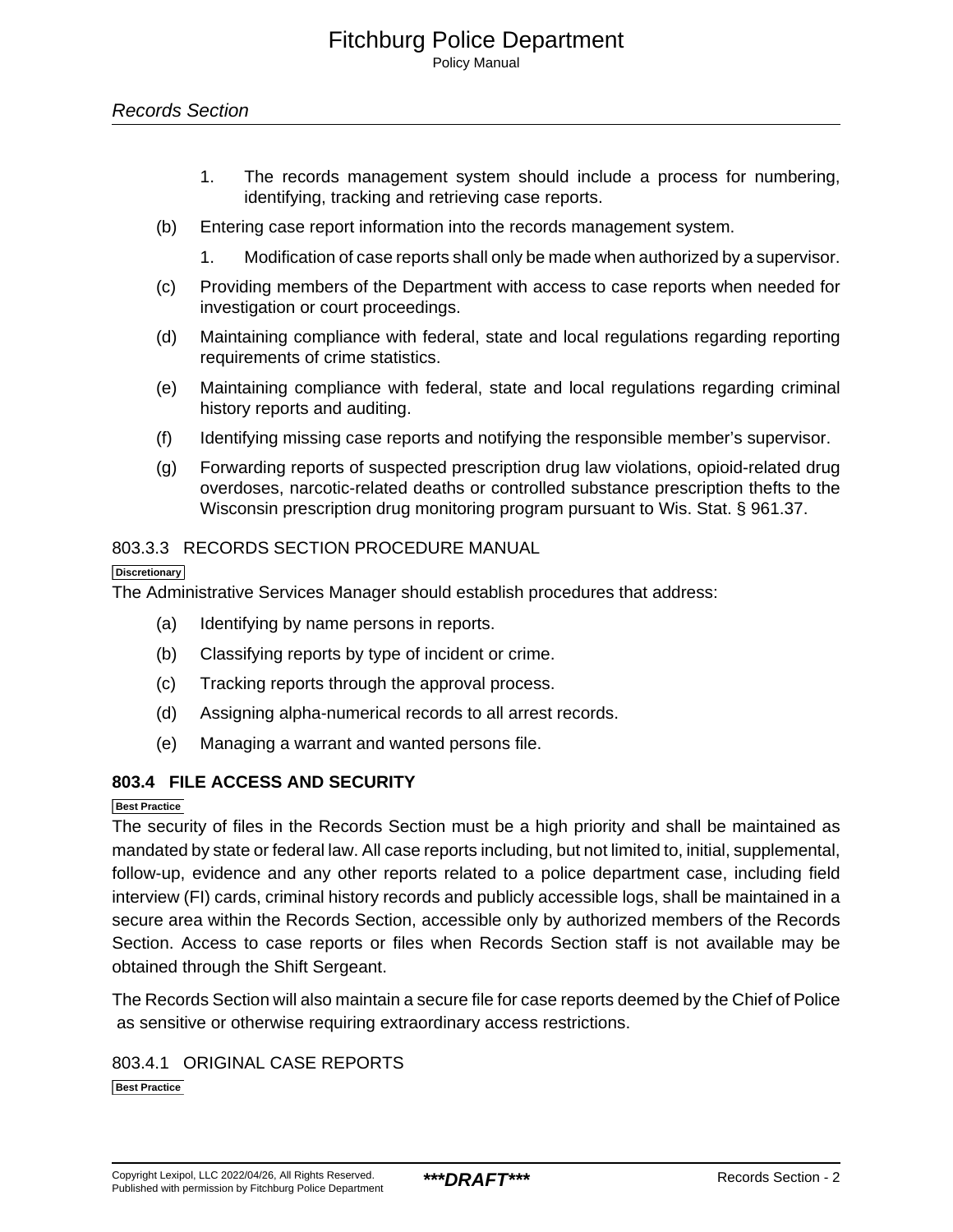Generally, original case reports shall not be removed from the Records Section. Should an original case report be needed for any reason, the requesting department member shall first obtain authorization from the Administrative Services Manager. All original case reports removed from the Records Section shall be recorded on a designated report check-out log, which shall be the only authorized manner by which an original case report may be removed from the Records Section.

All original case reports to be removed from the Records Section shall be photocopied and the photocopy retained in the file location of the original case report until the original is returned to the Records Section. The photocopied report shall be shredded upon return of the original report to the file.

## **803.5 CONFIDENTIALITY**

## **Best Practice**

Records Section staff has access to information that may be confidential or sensitive in nature. Records Section staff shall not access, view or distribute, or allow anyone else to access, view or distribute any record, file or report, whether in hard copy or electronic file format, or any other confidential, protected or sensitive information except in accordance with the Records Maintenance and Release and Protected Information policies and the Records Section procedure manual.

## **803.6 TEMPORARY RESTRAINING ORDERS AND INJUNCTIONS**

## **State**

No later than 24 hours after being notified by a court that a restraining order or injunction regarding domestic abuse, child abuse or at-risk individuals has been issued, extended, modified or vacated, the Administrative Services Manager shall ensure the information is entered into the appropriate databases and is available to other law enforcement agencies (Wis. Stat. § 813.12; Wis. Stat. § 813.1285; Wis. Stat. § 813.115).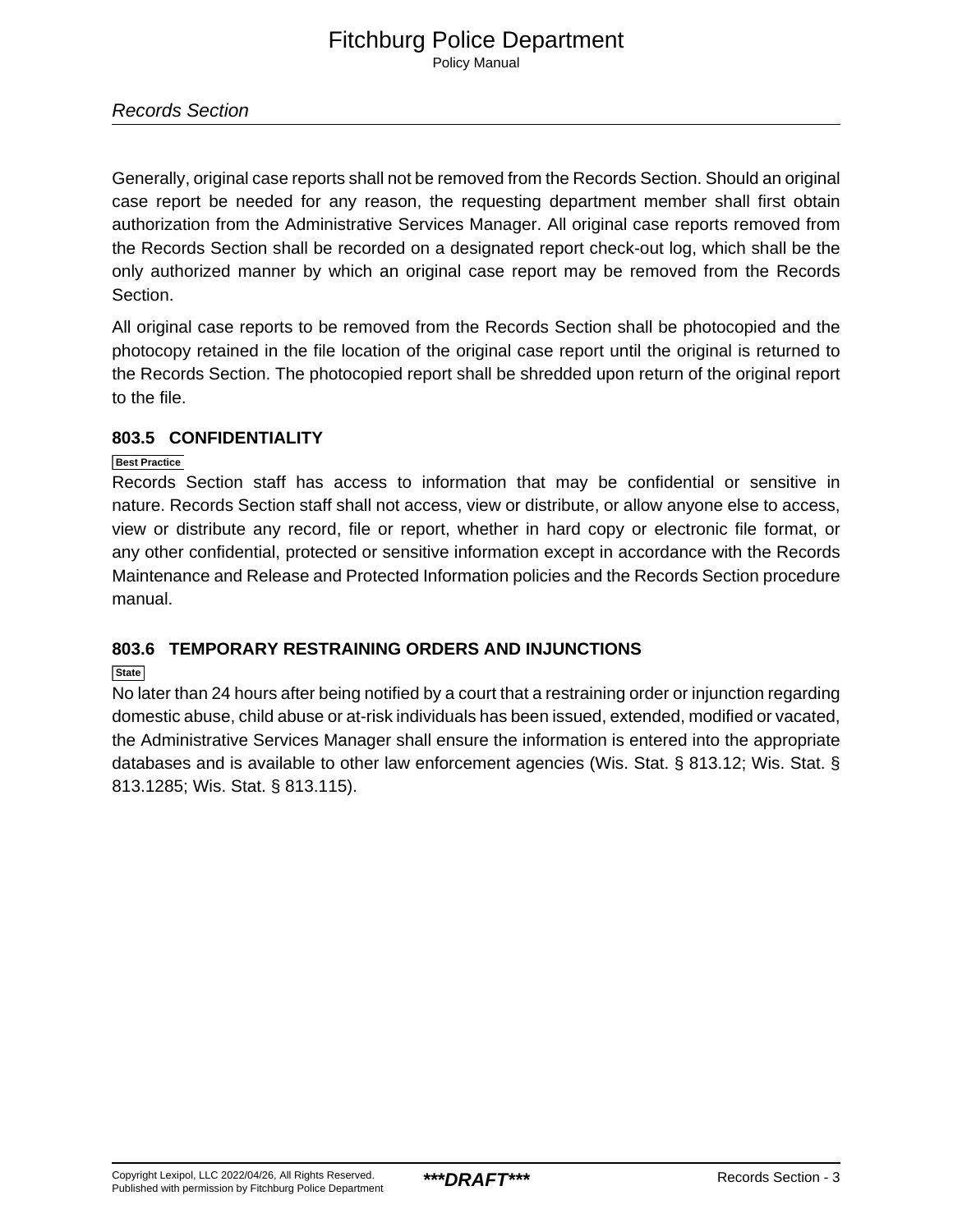# <span id="page-19-0"></span>**Animal Control**

## **806.1 PURPOSE AND SCOPE**

## **Best Practice**

The purpose of this policy is to establish guidelines for interacting with animals and responding to calls for service that involve animals.

## **806.2 POLICY**

## **Best Practice**

It is the policy of the Fitchburg Police Department to be responsive to the needs of the community regarding animal-related issues. This includes enforcing local, state and federal laws relating to animals and appropriately resolving or referring animal-related problems, as outlined in this policy.

## **806.3 HUMANE OFFICER RESPONSIBILITIES**

## **State**

Animal control services are generally the primary responsibility of Civilian Service Employees and include the following (Wis. Stat. § 173.07):

- (a) Animal-related matters during periods when Civilian Service Employees is available.
- (b) Ongoing or persistent animal nuisance complaints. Such complaints may be scheduled, if reasonable, for handling during periods that Civilian Service Employees is available for investigation and resolution.
- (c) Follow-up on animal-related calls, such as locating owners of injured animals or notifying owners when animals are taken into custody (Wis. Stat. 173.13(3)).
- (d) Enforcement of state laws and ordinances relating to rabies control and cruelty to animals (Wis. Stat. § 173.03(3); Wis. Stat. § 95.21; Wis. Stat. § 951.01 et seq.).

Members who are designated as Humane Officers shall successfully complete the required basic and continuing education animal control courses required for certification by the Wisconsin Department of Agriculture, Trade and Consumer Protection (Wis. Stat. § 173.05).

## **806.4 MEMBER RESPONSIBILITIES**

#### **Best Practice**

Members who respond to or assist with animal-related calls for service should evaluate the situation to determine appropriate actions to control the situation.

Due to the hazards of handling animals without proper training and equipment, responding members generally should not attempt to capture and pick up any animal, but should keep the animal under observation until the arrival of appropriate assistance.

Members may consider acting before the arrival of such assistance when:

(a) There is a threat to public safety.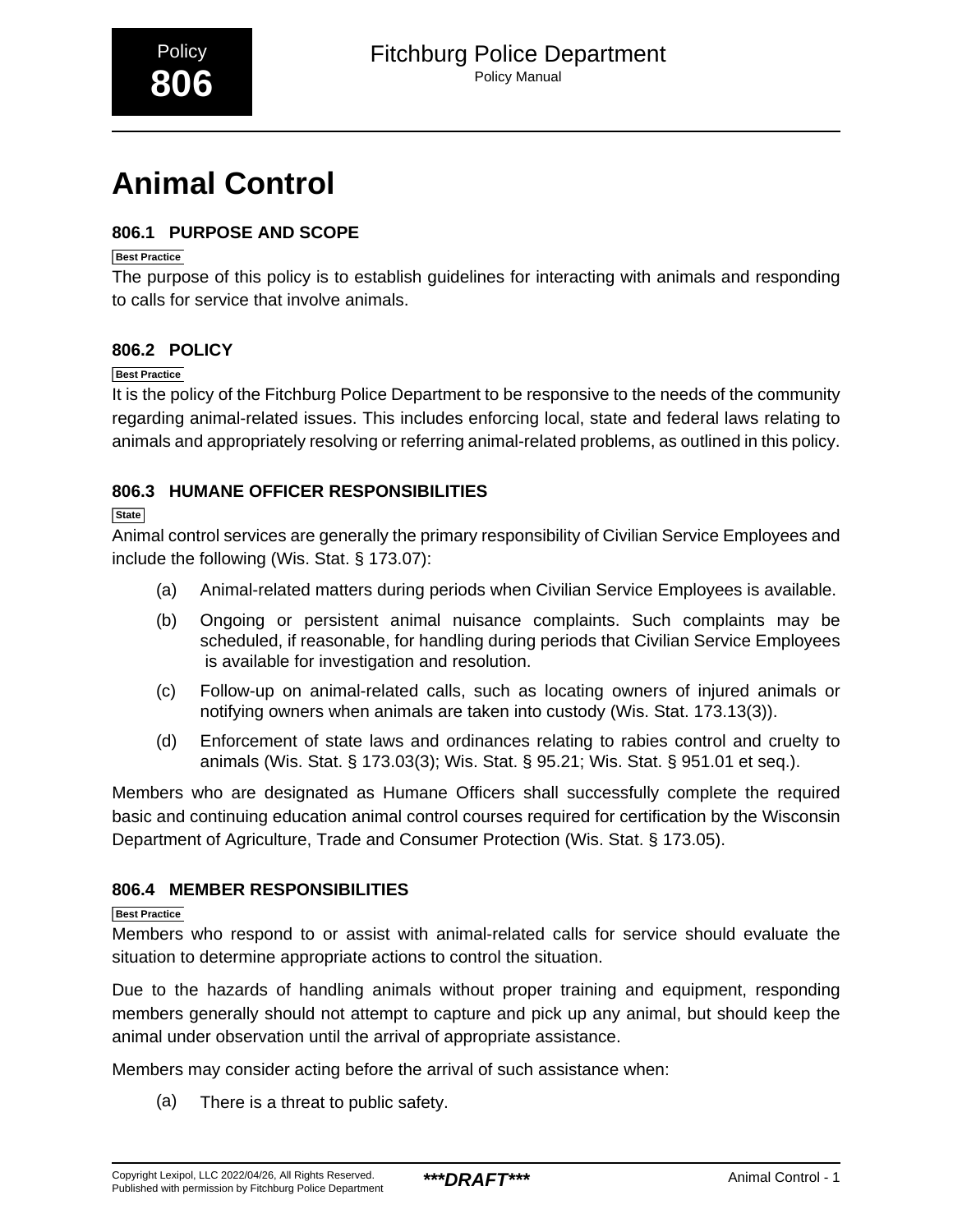- (b) An animal has bitten someone. Members should take measures to confine the animal and prevent further injury.
- (c) An animal is creating a traffic hazard.
- (d) An animal is seriously injured.
- (e) The owner/handler has been arrested or is incapacitated. In such circumstances, the member should find appropriate placement for the animal.
	- 1. This is only necessary when the arrestee is expected to be in custody for a time period longer than would reasonably allow him/her to properly care for the animal.
	- 2. With the owner's consent, locating appropriate placement may require contacting relatives or neighbors to care for the animal.
	- 3. If no person can be found or the owner does not or cannot give consent, the animal should be taken to a designated animal care facility.

## **806.5 ANIMAL CRUELTY COMPLAINTS**

**State**

Laws relating to the cruelty to animals should be enforced, including but not limited to § Wis. Stat. § 951.01 et seq.

- (a) An investigation should be conducted on all reports of animal cruelty.
- (b) Legal steps should be taken to protect an animal that is in need of immediate care or protection from acts of cruelty.

## **806.6 ANIMAL BITE REPORTS**

#### **Best Practice**

Members investigating an animal bite should obtain as much information as possible for follow-up with the appropriate health or animal authorities. Efforts should be made to capture or otherwise have the animal placed under control. Members should attempt to identify and notify the owner of the final disposition of the animal.

## 806.6.1 QUARANTINE

**State**

If the member has reason to believe the biting animal is infected with rabies or has been in contact with a rabid animal he/she shall order the animal to be quarantined (Wis. Stat. § 95.21(4); Wis. Stat. § 95.21(5)).

## **806.7 STRAY DOGS**

#### **Best Practice**

If the dog has a license or can otherwise be identified, the owner should be contacted, if possible. If the owner is contacted, the dog should be released to the owner and a citation may be issued, if